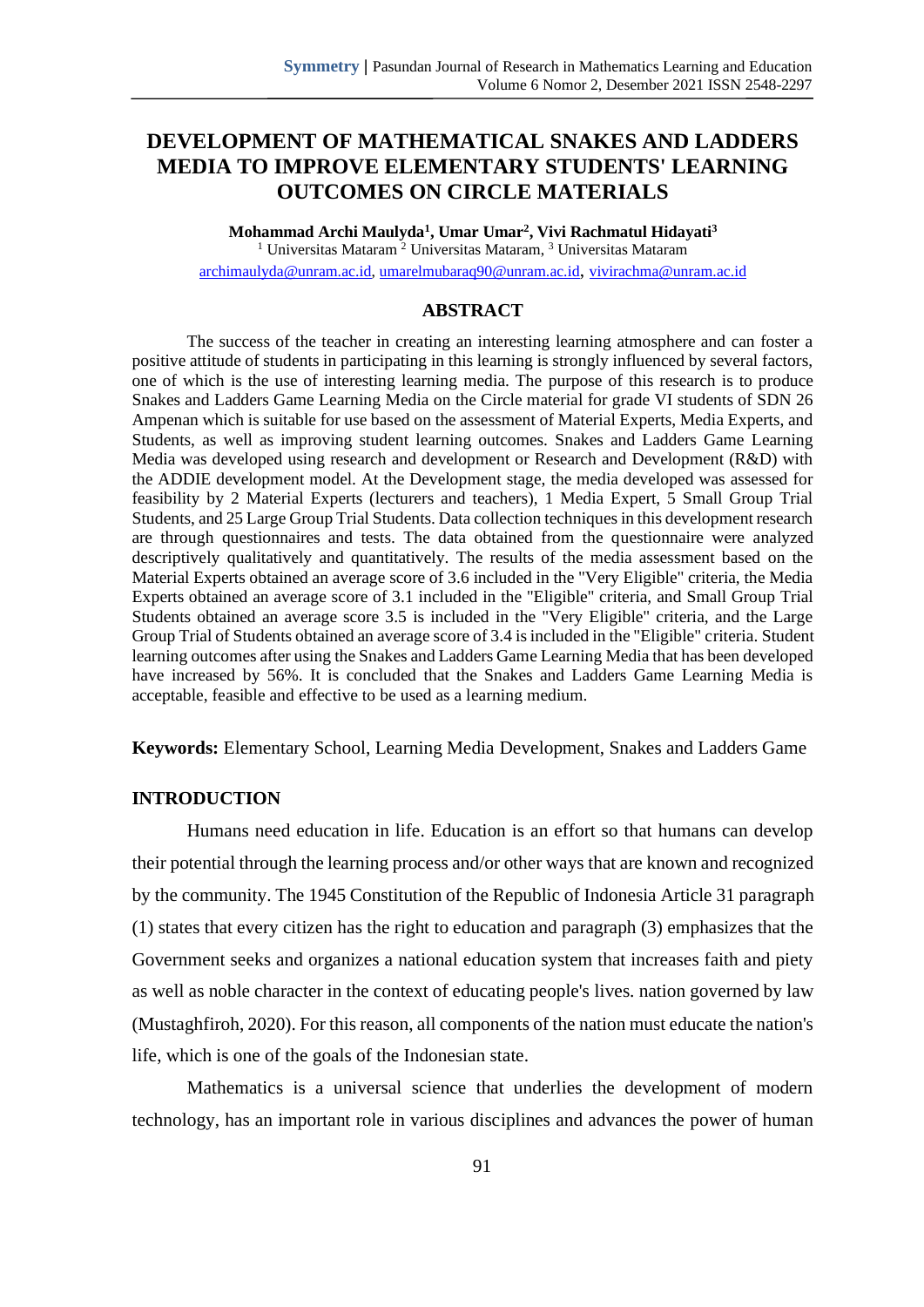thought. The rapid development in the field of information and communication technology today is based on the development of mathematics in the fields of number theory, algebra, analysis, probability theory and discrete mathematics (Simon, 2020). To master and create technology in the future requires a strong mastery of mathematics from an early age (Sanmee et al., 2021).

However, based on observations made by researchers at SDN 26 Ampenan in March, students were less enthusiastic in participating in the mathematics learning process. The majority of students lack motivation to learn, students are less diligent and easily discouraged in doing the tasks given by the teacher, and lack of interest in learning, such as speaking when the teacher explains. Most students are less active in asking about the subject matter so that students do not understand the material given. Based on the results of interviews with mathematics teachers and students at SDN 26 Ampenan, this was caused by various factors including the teacher still dominantly using the lecture method in the teaching and learning process, the lack of use of learning media so that the use of media was not optimal, only using limited and monotonous worksheets that would make students experience boredom if they are always struggling with monotonous and burdensome routine activities. So that the learning outcomes of students of Group VI SDN 26 Ampenan are still many who are not complete or have not reached the minimum completeness criteria.

The success of the teacher in creating an interesting learning atmosphere and can foster a positive attitude in students in participating in this learning is strongly influenced by several factors, and one of them is the use of interesting learning media. According to Caetano & Zaro (2018), learning media are everything that can be used to convey messages or information in the teaching and learning process so that it can stimulate students' attention and interest in learning. Meanwhile, according to Farhan et al. (2021), the benefits of learning media in the student learning process are as follows: 1) Learning will attract more students' attention so that it can foster learning motivation, 2) Lesson materials will be clearer in meaning so they can be better understood. by students and can enable them to master and achieve learning objectives, 3) teaching methods will be more varied, not merely verbal communication through the teacher's narrative so that students do not get bored and the teacher does not spend energy, 4) students can do a lot more learning activities because not only listening to teacher descriptions, but also other activities. Judging from these benefits,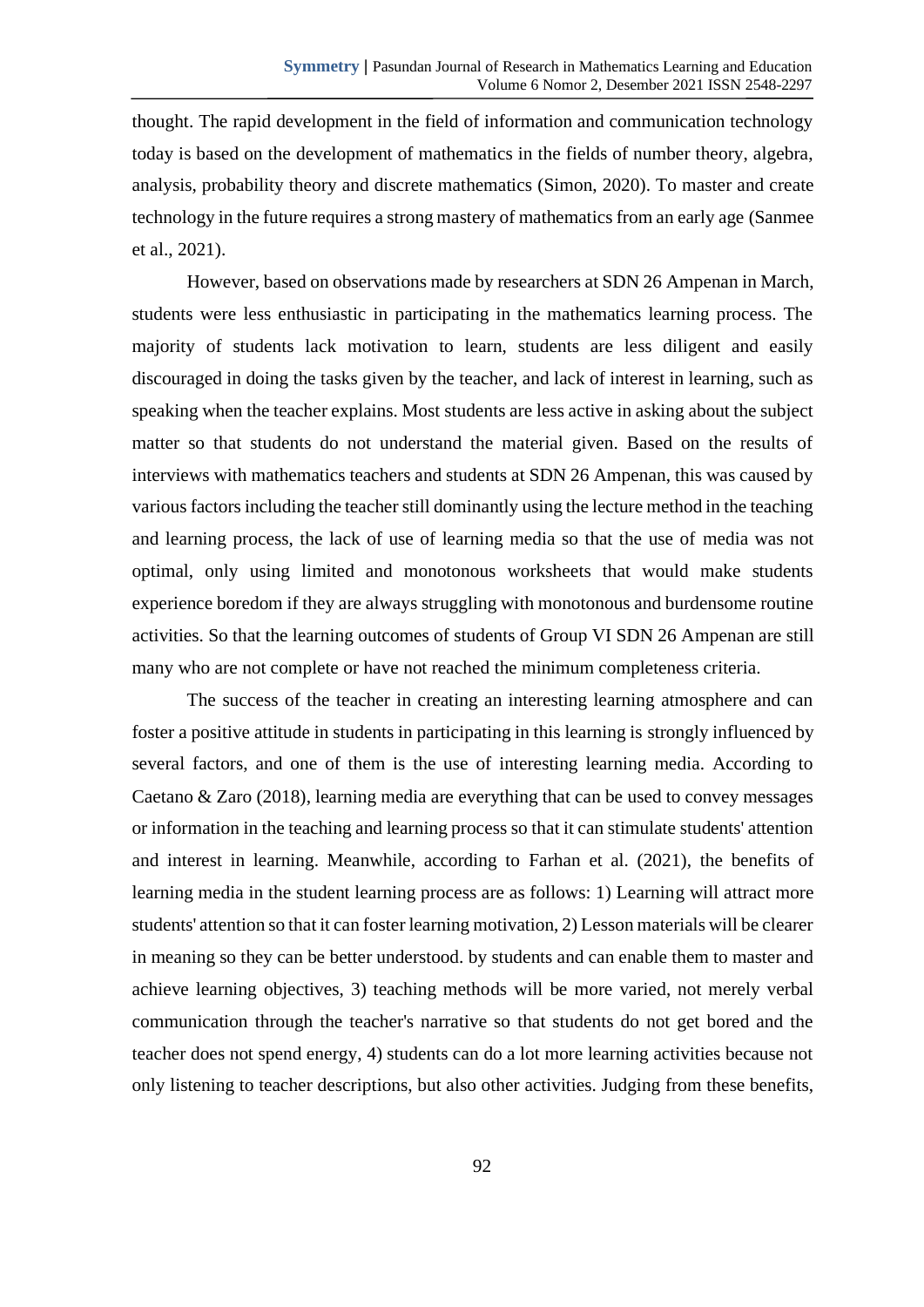it can be concluded that learning media can improve student learning processes in learning which can improve learning outcomes achieved (Mainali, 2021).

Therefore, it is necessary to develop an interesting new learning media, which has the concept of learning while playing and not boring, so that students are enthusiastic in participating in learning, one of which is by developing Snakes and Ladders Game Media. Snakes and Ladders Game Learning Media was developed because it has several advantages compared to other learning media. According to Dianna Galante (2014), as a learning medium, the use of the snake and ladder game has advantages, including: 1) Snakes and ladders game can used in teaching and learning activities because this activity pleases students so that students are interested in learning while playing, 2) Students can participate in the learning process directly, 3) Snakes and ladders games can be used to help all aspects of student development, one of which is developing mathematical logic intelligence, 4) Snakes and ladders games can stimulate students to learn to solve problems, 5) The use of snakes and ladders games can be done both in class and outside the classroom, 6) The use of snakes and ladders games is easy to do / easy to understand, simple rules, educating if given a good theme and right, entertaining students in a positive and interactive way.

## **METHOD**

This research uses research and development or Research and Development (R&D) as the main research paradigm. In this development research, researchers used the ADDIE development model developed by Dick and Carry in (Herdani et al., 2018). The procedure carried out by the ADDIE model consists of five stages, namely Analysis, Design, Development, Implementation and Evaluation which is will explain in the below (Sugiyono, 2016):

#### **Analysis**

The analysis stage is the stage where the researcher analyzes the need for media development and analyzes the feasibility and development requirements. The stages of analysis carried out by the author include three things, namely needs analysis, curriculum analysis, and character analysis of students. The analysis is carried out by first analyzing the state of the teaching materials as the main information in learning and the availability of teaching materials that support the implementation of a lesson. Curriculum analysis pays attention to the characteristics of the curriculum that is being used in a school. This is done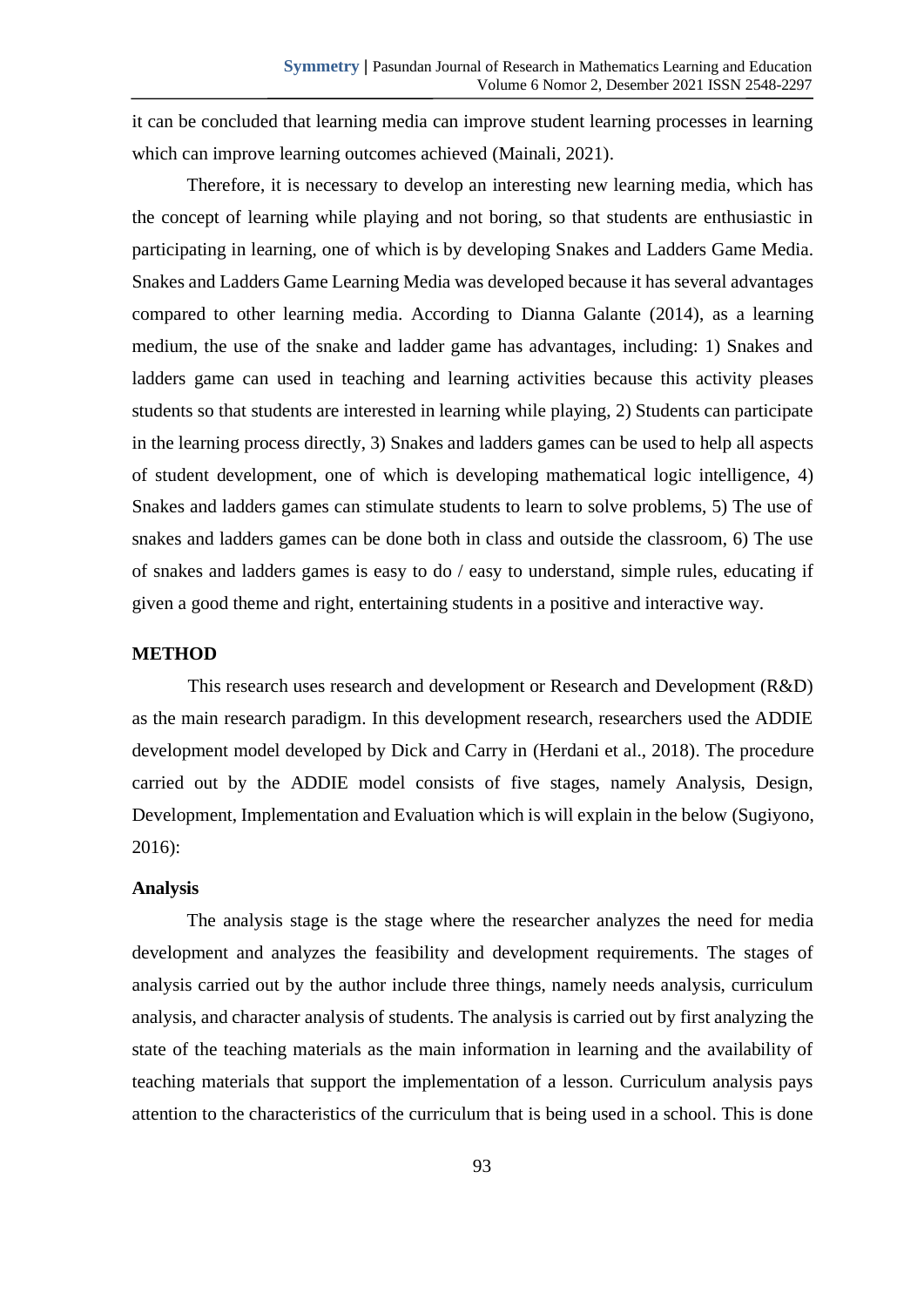so that the development carried out can be in accordance with the demands of the applicable curriculum. Then the researcher examines KD to formulate indicators of learning achievement. Analysis of the character of students to see the attitudes of students towards learning mathematics.

#### **Design**

The second stage of the ADDIE model is the design stage. At this stage, the media will be designed to be developed according to the results of the previous analysis. Next, the design stage is carried out by determining the elements needed in the media and collecting references that will be used in developing the material in the Snake and Ladders media.

### **Development**

The development stage is the product realization stage. At this stage the development of the Snake and Ladders media was carried out according to the design. After that, the media will be validated by expert lecturers and teachers. In the validation process, the validator uses the instruments that have been prepared in the previous stage. Validation was carried out to assess content and construct validity.

#### **Implementation**

The fourth stage is implementation. The implementation is limited to the schools designated as research sites. The classroom teacher conducts learning using the designed media. The researcher served as an observer and recorded everything on an observation sheet that could be used as a media improvement. After the learning process is complete, students take a test using the questions that have been provided.

#### **Evaluation**

At this stage, the researcher made a final revision of the developed media based on the input obtained from the response questionnaire or field notes on the observation sheet. This is so that the media developed is truly appropriate and can be used by a wider school.

The test subjects in this research on the development of Snakes and Ladders Learning Media are 2 Material Experts (lecturers and teachers), 1 Media Expert, and 5 students for initial trials or small groups, and 25 students for field trials or large groups. This study used instruments in the form of a questionnaire (validation sheet and assessment sheet) and test (pre-test and post-test). The data analysis technique used was descriptive qualitative and quantitative data analysis techniques. Qualitative descriptive analysis technique is used to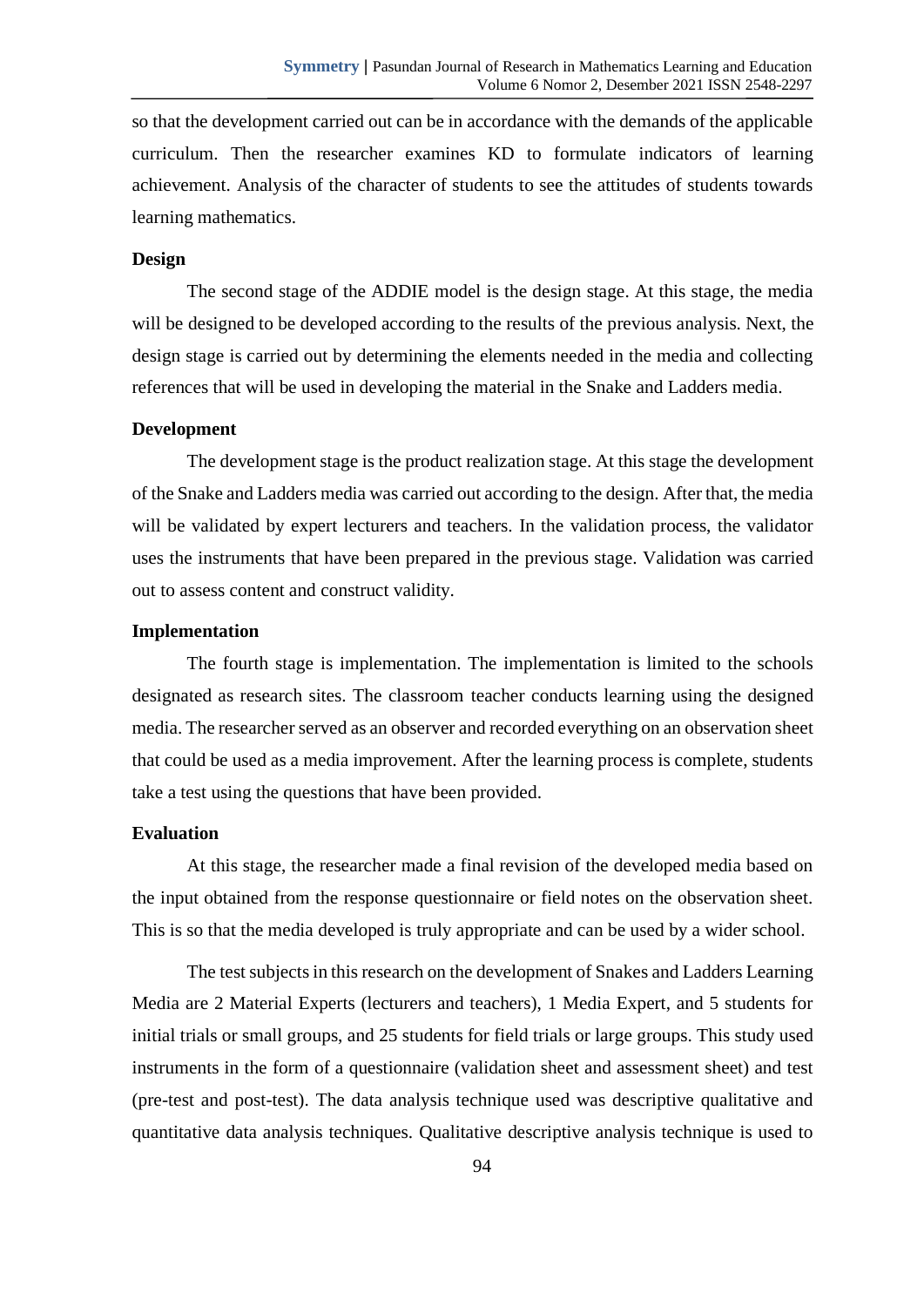process data in the form of words, namely comments and suggestions from the results of the assessment of Material Experts, Media Experts, and Students. Quantitative descriptive analysis techniques are used to process data in the form of scores obtained through questionnaires and processing test results from students who are the subject of product trials. For the purposes of quantitative analysis, the validation data were scored using a Likert scale.

## **RESULTS AND DISCUSSION**

This development research uses the ADDIE model with five stages, namely Analysis, Design, Development, Trial, and Evaluation. The analysis phase begins with the analysis of student needs, based on interviews with teachers, information is obtained that:

The use of Snakes and Ladders Game Learning Media has never been done in the mathematics learning process. Meanwhile, based on interviews with students obtained information that students have the ability to play Snakes and Ladders, the researchers set out to develop an interesting learning media, namely Snakes and Ladders Game. This development has been determined for class VI students, and involves students to be active in learning activities so that they can foster student enthusiasm for learning, add knowledge and student learning experiences, which will make student learning outcomes increase/achieve KKM. The next analysis is curriculum and competency analysis (Sudarmilah, 2020).

The curriculum refers to the 2016 curriculum (K-13 Revision). The material developed in this media is a circle which is one of the materials for class VI students. The curriculum includes competency standards and basic competencies for the subject matter of circles, namely, Competency Standards: Determining the elements, parts of the circle and their size. Basic Competence: Determine the elements and parts of a circle. Furthermore, instructional analysis, based on KD on curriculum and competency analysis, indicators used in developing this media, namely: Mentioning the elements and parts of a circle and the length of the line: the center of the circle, the radius, diameter, arc, chord, juring, section and apothem (Powell et al., 2017).

The design stage aims to design learning media in the form of Snakes and Ladders Game on Circle material. At this stage the Product Design Design, Game Device Design (Material, Questions, Answer Keys, and Rules), Arrange Instruments. At this stage of development, an assessment is carried out which aims to produce media that are suitable for use as learning media. After the media is printed, its feasibility is assessed based on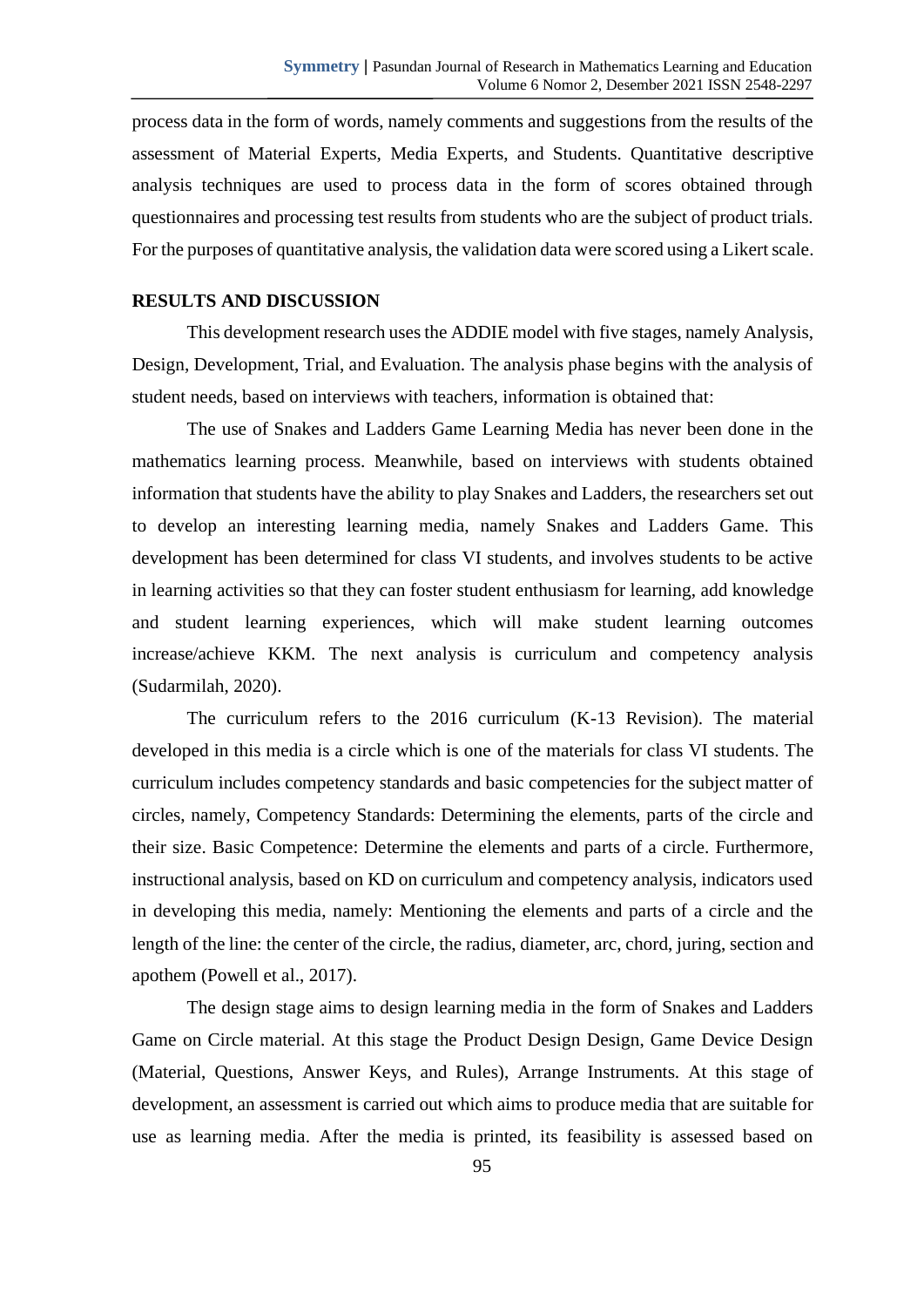assessments from Material Experts, Media Experts and Students (Diani et al., 2018; Saputri et al., 2020). The effectiveness of the media is obtained from the results student learning after using the Snakes and Ladders Game Learning Media during the large group trial.

| N <sub>0</sub> | Aspect                  | Material Expertise |                          | Media     | Average | Criteria  |
|----------------|-------------------------|--------------------|--------------------------|-----------|---------|-----------|
|                |                         | Lecturer           | Teacher                  | Expertise | Score   |           |
|                | Material                | 3,5                | 3,5                      |           | 3,5     | Very Good |
| $\overline{2}$ | Learning                | 3,5                | 3,7                      |           | 3,6     | Very Good |
| 3              | Evaluation              | 3,8                | 3,2                      | -         | 3,5     | Very Good |
| $\overline{4}$ | Language                | 4                  | 3,8                      | -         | 3,9     | Very Good |
| 5              | Media Innovation        |                    |                          | 3,1       | 3,1     | Good      |
| 6              | Visual<br>Communication |                    | $\overline{\phantom{a}}$ | 3,1       | 3,1     | Good      |
| Average Score  |                         | 3.7                | 3,5                      | 3,1       | 3,4     | Good      |

Table 1. Recapitulation of Overall Expert Validation Results

The assessment carried out by the Material Expert is reviewed from the material, learning, evaluation, and language aspects. The assessment carried out by Media Experts is viewed from the aspect of media engineering and visual communication. The assessment carried out by students is viewed from the aspects of material, learning, evaluation, language, media engineering and visual communication. The feasibility of the media developed based on the assessment of the experts can be seen from the validation results of the experts. Expert validation is obtained from a questionnaire to give an assessment of the developed media.

| N <sub>0</sub> | Aspect                  | <b>UC</b> Small<br>Groups | UC Big<br>Groups | Average<br>Score | Criteria  |
|----------------|-------------------------|---------------------------|------------------|------------------|-----------|
|                | Material                | 3,5                       | 3,4              | 3,4              | Very Good |
| $\overline{c}$ | Learning                | 3,7                       | 3,6              | 3,6              | Good      |
| 3              | Evaluation              | 3,2                       | 3,0              | 3,1              | Good      |
| 4              | Language                | 3.5                       | 3,5              | 3,5              | Good      |
| 5              | Media Inovation         | 3.3                       | 3,5              | 3,4              | Good      |
| 6              | Visual<br>Communication | 3,6                       | 3,5              | 3.5              | Very Good |
|                | Average Score           | 3,5                       | 3,4              | 3,4              | Good      |

Table 2. Recapitulation of Test Student Assessment Results

From the presentation of the data in the table above, the average score obtained by the Material Expert is 3.6 with the criteria of "Very Good/Very Decent", while the average score obtained by the Media Expert is 1 with the criteria of "Good/Decent". Furthermore, the trial phase was carried out to determine the feasibility of the media based on student assessments and to determine student learning outcomes after using the developed media.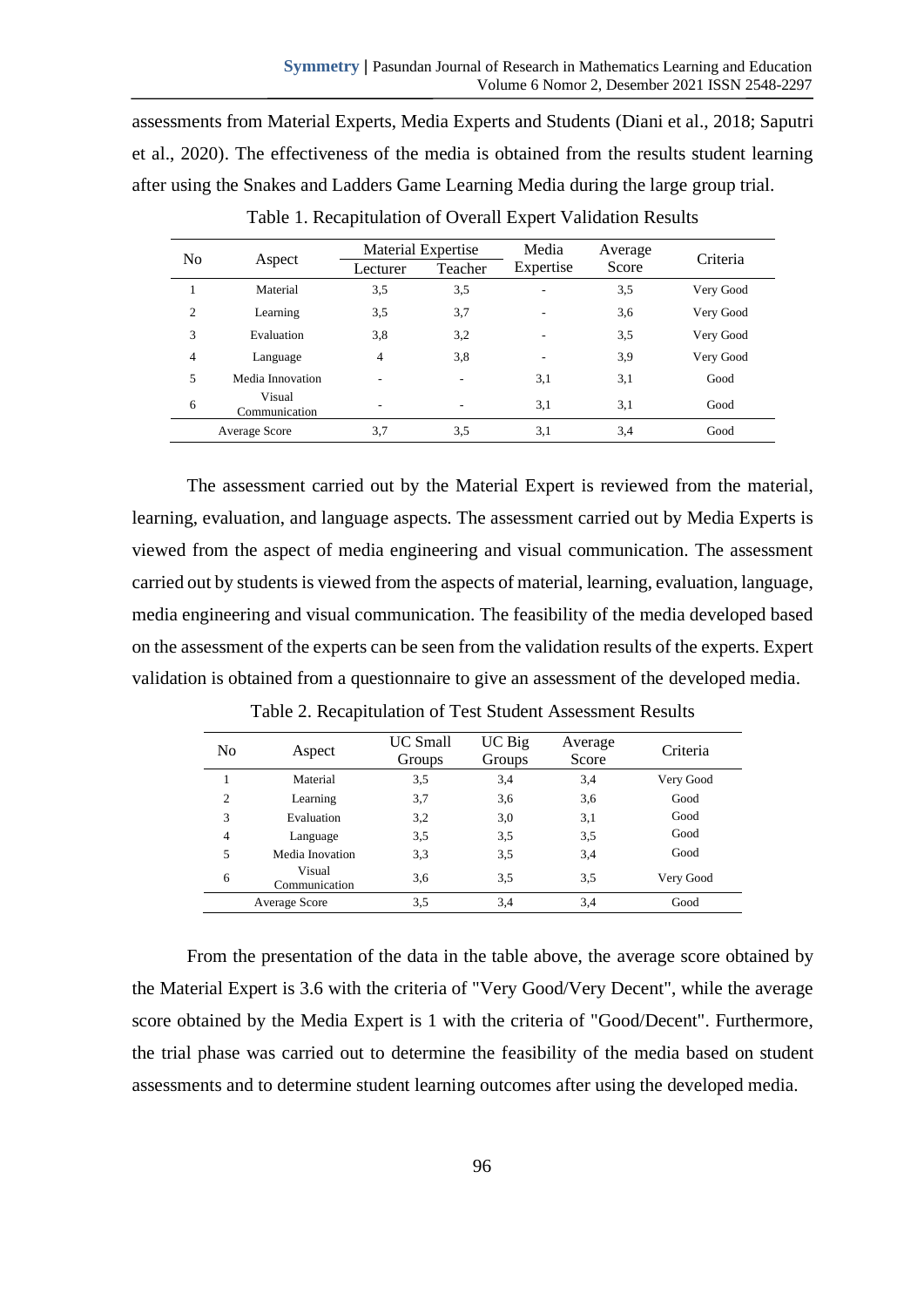From the data presentation in the table above, the average score obtained by the Small Group Trial is 3.5 with the criteria of "Very Good/Very Decent", while the average score obtained by the Large Group Trial is 3.4 with the criteria of "Good/Decent".

| Various   | Result | Classical |        |
|-----------|--------|-----------|--------|
| Assesment |        | тт        | Target |
| Pre-Test  |        | 17        | 32%    |
| Post-Test | フフ     |           | 88%    |

Table 3. Recapitulation of Complete Learning Outcomes

Data from student learning outcomes after using the Snakes and Ladders Game learning media has increased. This can be seen in table 3 that the number of students who meet the minimum completeness criteria has increased by 56%.





Figure 1. Pictures of Snake and Ladders Game

The last stage, namely the evaluation stage. The activities carried out were: analyzing the assessments of Material Experts, Media Experts, and Students, as well as analyzing the results of pre-test and post-test from students to find out the effectiveness of the Snake Ladder Game Learning Media that was developed. This effectiveness can be seen from the increase in student learning outcomes based on the results of the pretest and posttest assessments given to students. Final product of Game Learning Media (Mathematic Snakes and Ladders) shown in Figure 1.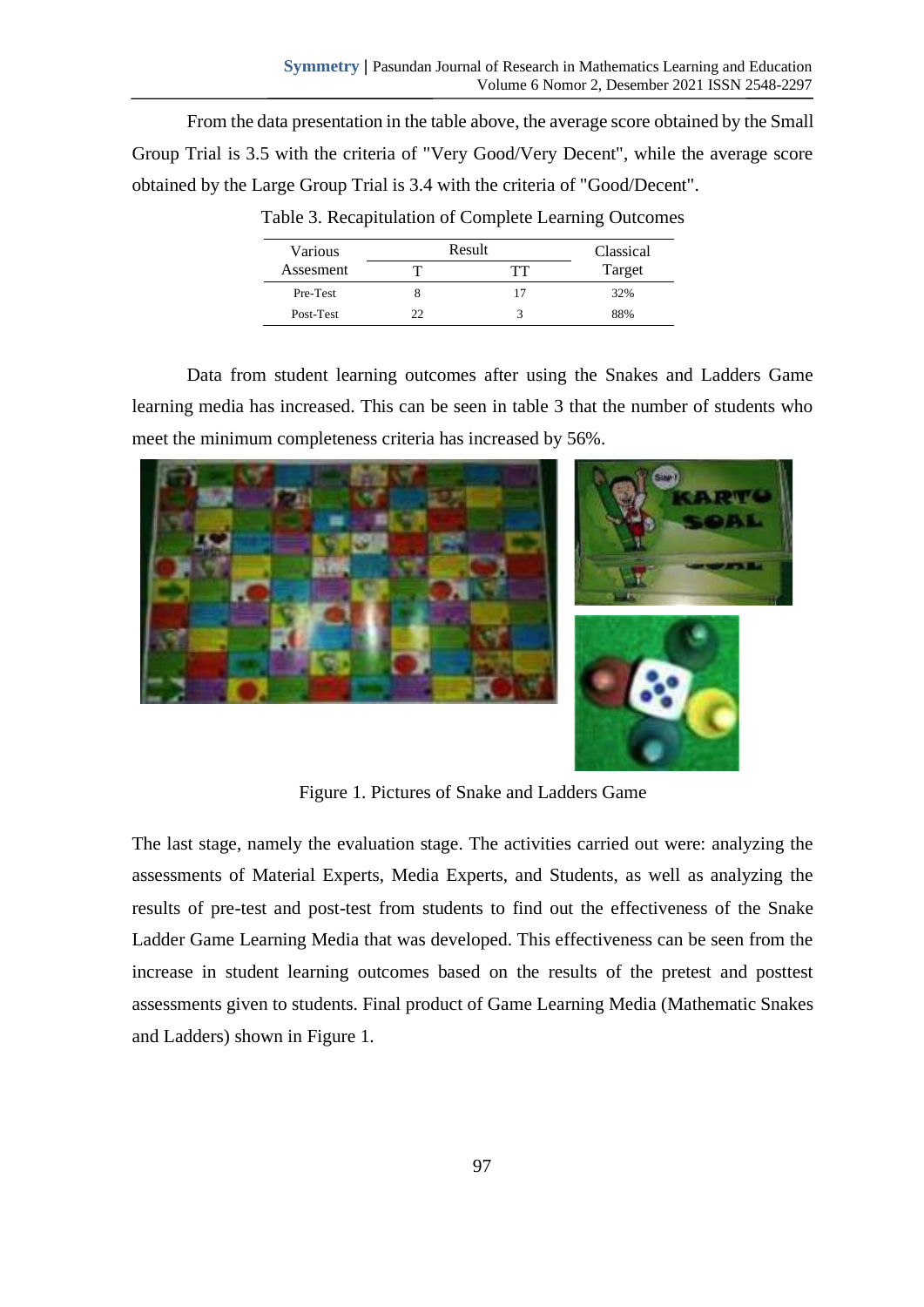## **CONCLUSION**

Based on the research that has been done, it can be taken as follows: 1) The process of developing Learning Media for Snakes and Ladders Game on the Circle material for grade VI students of SDN 26 Ampenan uses the ADDIE development model, which goes through the following five stages: (a) Stage of Analysis (Analysis), in the first stage the activities carried out are: Student Needs Analysis, Curriculum and Competency Analysis, and Instructional Analysis. (b) Design Phase, in the second phase the activities carried out are Product Design Design, Game Device Development (Material, Questions, Answers, and Rules) and Arrange Instruments. (c) Development Phase, in this third phase the activities carried out are: Product Development, Expert Validation, and Revision I. (d) Implementation Phase (Product Trial). In this fourth stage, the activities carried out are: Initial Trial, Revision II, Field Trial (Large Group). (e) Evaluation stage, in this last stage the activities carried out are: analyzing the assessments of Material Experts, Media Experts, and Students, as well as analyzing the results of pre-test and post-test from students to find out the effectiveness of Snakes and Ladders Game Learning Media developed.

## **RECOMENDATION**

Several suggestions that researchers can convey in order to develop learning media are as follows: 1) For students, it can be used as a new experience in learning mathematics using the Game Learning Media (Mathematics Snakes and Ladders) so that students are not bored/bored and enthusiastic in participating in learning. 2) Teachers should always be creative and innovate to develop interesting learning media and have the concept of learning while playing such as Snakes and Ladders Game Learning Media and use it to foster student learning enthusiasm so that they can improve student learning outcomes to achieve the specified minimum completeness criteria. 3) For other researchers, it is hoped that they will be able to develop Learning Media for Snakes and Ladders Game on the Circle material which is better than before, both in terms of appearance and material.

### **REFERENCE**

- Caetano, G. A., & Zaro, M. (2018). The Impact of Using the Interactive Multimedia Book on Mathematics Learning: A Focus on 7th Grade Students Performance. *Creative Education*, *09*(15), 2455–2476. https://doi.org/10.4236/ce.2018.915185
- Diani, R., Yuberti, Y., & Syarlisjiswan, M. R. (2018). Web-Enhanced Course Based on Problem-Based Learning (PBL): Development of Interactive Learning Media for